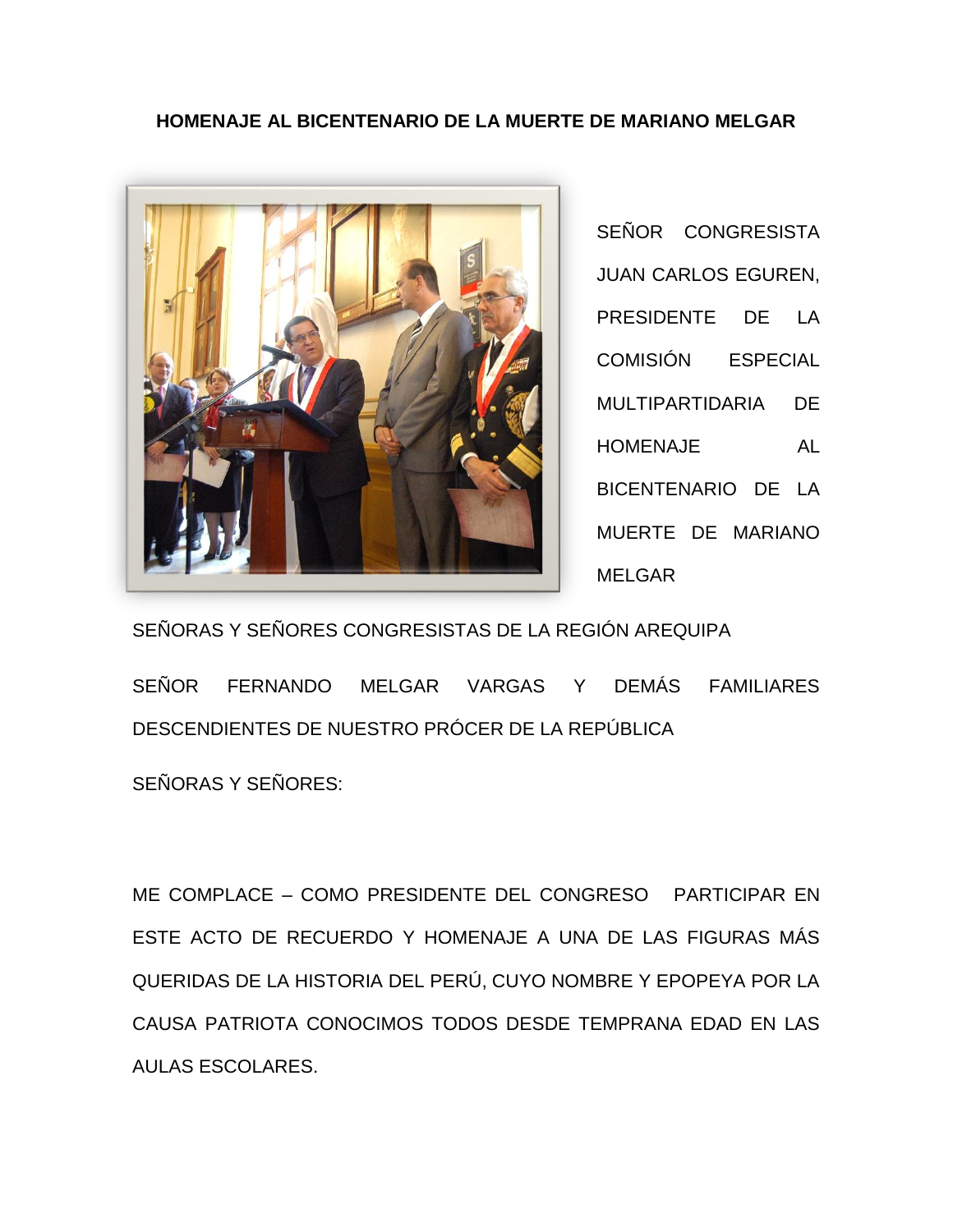MARIANO MELGAR EVOCA LO QUE AQUÍ SE HA DICHO: EL COMPROMISO CON LA LIBERTAD, EL IDEAL REPUBLICANO, LA NOBLEZA AGUERRIDA DE LOS AREQUIPEÑOS, EL REVOLUCIONARIO DE LAS HORAS DECISIVAS QUE QUISO OTORGARLE UN DESTINO CERTERO Y PRÓSPERO A NUESTRA NACIÓN.

PERO TAMBIÉN ES EL POETA INSPIRADO CUYA SENSIBILIDAD TRANSITA LOS JIRONES AMARGOS Y FELICES DEL ALMA HUMANA, EL ESPLENDOR DE LA NATURALEZA, LOS RECODOS DE LA MEMORIA Y EL AUGURIO DE LA VIDA, SIEMPRE ABIERTA A LOS TRIUNFOS DEL AMOR COMO EL MÁS VALIOSO FUNDAMENTO DE NUESTRA EXISTENCIA.

TUVE LA SUERTE DE RETORNAR A AREQUIPA HACE POCAS SEMANAS INVITADO A CLAUSURAR LA TRIGÉSIMA SEGUNDA CONVENCIÓN MINERA-PERUMIN. PUDE PARTICIPAR, TAMBIÉN, POR UN BREVE MOMENTO, EN LA REUNIÓN QUE SOSTUVIERON MIS COLEGAS AREQUIPEÑOS JUNTO A LAS PRINCIPALES AUTORIDADES DE LA LOCALIDAD, EN LA QUE SE REVISARON LAS PREVISIONES POR ADOPTAR FRENTE A LOS EFECTOS DEL INMINENTE FENÓMENO EL NIÑO.

CAMINANDO POR SUS CALLES, DETENIÉNDOME EN SUS PLAZAS Y CRUZANDO SU CAMPIÑA, VOLVÍ A SENTIR A AREQUIPA EN LAS VENAS Y EN EL CORAZÓN. IMAGINO QUE ASÍ SENTÍA MELGAR CUANDO TOCABA, CON EL PENSAMIENTO, EL MENSAJE DE LA TIERRA LLAMÁNDOLO A CONSAGRAR NUESTRA INDEPENDENCIA. Y TAMBIÉN CUANDO CLAMABA POR SU AMADA SILVIA, RASGANDO TODAS LAS FIBRAS DE LA TERNURA Y